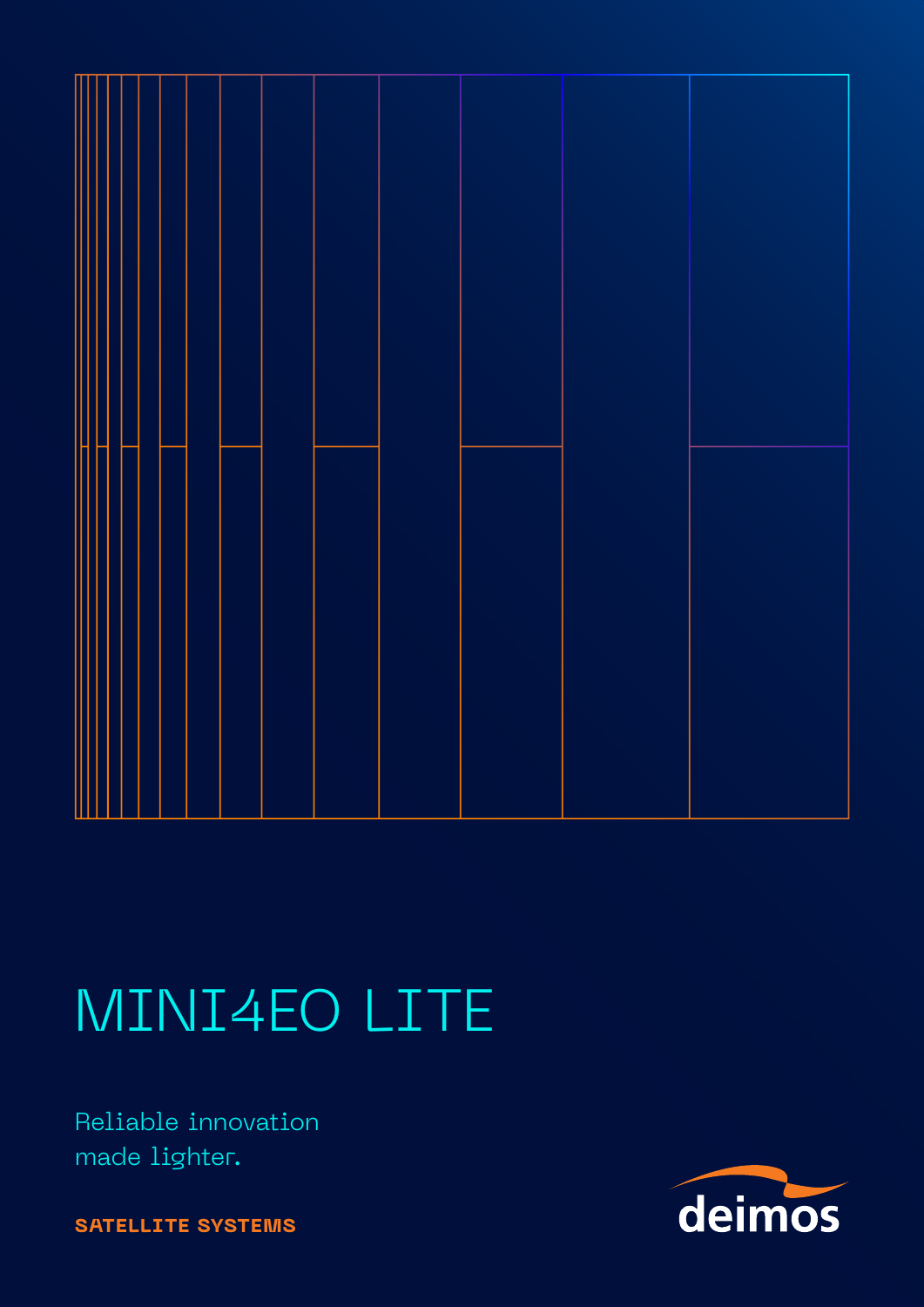## MINI4EO LITE SPECIFICATIONS

mini4EO-Lite is the compact version of mini4EO without the simultaneous image acquisition/download capability, but maintaining the same performances, mission modes and launchers compatibility.

The platform has been optimized to be in the range of 125kg able to accommodate EO Payload(s) in the range of 25kg.

The result is a lighter platform but still very versatile, enabling the incorporation of large list of elements to improve the satellite performance.



| <b>PLATFORM</b>                      |                                                                                                                                              |  |
|--------------------------------------|----------------------------------------------------------------------------------------------------------------------------------------------|--|
| <b>Envelope dimensions</b>           | 91 x 78 x 70 cm                                                                                                                              |  |
| <b>Wet mass</b>                      | 125 kg                                                                                                                                       |  |
| <b>Peak power</b>                    | <b>250W</b>                                                                                                                                  |  |
| Max. power generation @ Sun pointing | 310W                                                                                                                                         |  |
| <b>Battery capacity</b>              | 960 Wh                                                                                                                                       |  |
| <b>Lifetime</b>                      | > 5 years operational lifetime in LEO orbit                                                                                                  |  |
| <b>Agility</b>                       | from $-45^{\circ}$ to $+45^{\circ}$ in 180 sec (roll axis)                                                                                   |  |
| <b>Mission modes</b>                 | • Power-off mode<br>• De-Tumbling and Acquisition mode<br>• Housekeeping mode<br>· Scenario mode<br>• Safe Hold mode                         |  |
| <b>Imaging scenarios</b>             | • Single Strip Scenario<br>• Multi-Strip Scenario<br>• Stereo Imaging Scenario<br>• Double-Swath Imaging Scenario<br>• Star Imaging Scenario |  |
| <b>Launchers compatibility</b>       | • VEGA-C RideShare SSMS (Flexi)<br>• FALCON-9<br>• PSLV                                                                                      |  |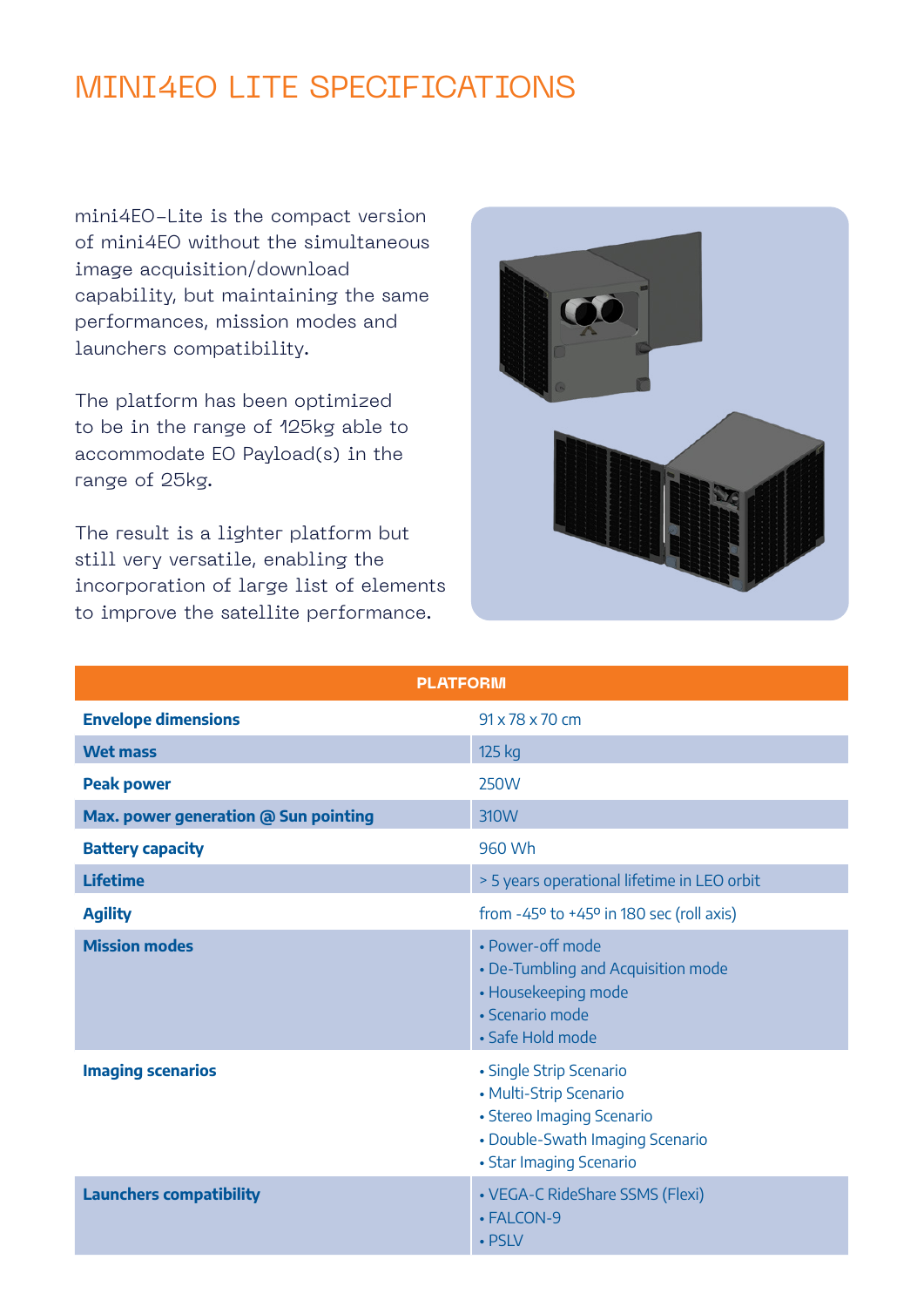| <b>SUBSYTEMS</b>                         |                                                                                                                                                                                                                                                                                                                                                                                                                                        |
|------------------------------------------|----------------------------------------------------------------------------------------------------------------------------------------------------------------------------------------------------------------------------------------------------------------------------------------------------------------------------------------------------------------------------------------------------------------------------------------|
| <b>Power System</b>                      | . Solar power input module handling up to 600W @ 90V<br>• 16 x +28V LCLs protected power outputs<br>• 12 x +15V LCLs protected power outputs<br>•1 x 960 Wh Li-ion battery pack (8S6P)<br>• Body-mounted solar arrays / QJ Solar Cell 4G32C                                                                                                                                                                                            |
| <b>Structure and Mechanics</b>           | • Aluminium honeycomb panels<br>• 381mm (15") separation system                                                                                                                                                                                                                                                                                                                                                                        |
| <b>Command &amp; Management</b>          | • Fully cross-strapped dual redundant On-Board Computer<br>• TM/TC compliant to CCSDS format including AES256 encryption<br>• On-Board image processing<br>• PUS Protocol services                                                                                                                                                                                                                                                     |
| <b>Communication system</b>              | Low data rate (TMTC):<br>• 2 x S-Band Transceiver<br>• RF output power ~ 2W<br>• 2 x Hemi-spherical coverage antenna<br>• CCSDS Compliant<br>High data rate (image data downlink):<br>• X-Band Transmitter @ 520 Mbps<br>• RF output power ~10W<br>· Steerable (2-axis) high-gain antenna<br>• CCSDS Compliant<br><b>ISL Link:</b><br>• iDRS, if rapid tasking and / or low latency required                                           |
| <b>ADCS System</b>                       | <b>Redundant ADCS on-board computer with:</b><br>• ADCS SDK software<br><b>Sensors suite:</b><br>• 4 x MEMS sunsensor<br>• 2 x Magnetometer<br>• 2 x Star Tracker<br>• 2 x Gyros<br>• 2 x GNSS module<br><b>Actuators:</b><br>• 3-axis Magnetorquer<br>• 4 x Reaction wheel<br><b>Performances:</b><br>• Pointing Error $\leq$ 0.06 deg (3 $\sigma$ ) across-boresight<br>• Pointing jitter $\leq$ 0.12 µrad (3 $\sigma$ ) in all axis |
| <b>Propulsion</b>                        | Cold gas thruster                                                                                                                                                                                                                                                                                                                                                                                                                      |
| <b>Thermal control</b>                   | Primarily passive, plus limited use of heaters                                                                                                                                                                                                                                                                                                                                                                                         |
| <b>EO PAYLOAD ACCOMMODATION</b>          |                                                                                                                                                                                                                                                                                                                                                                                                                                        |
| <b>Payload volume</b>                    | 310 x 475 x 910 mm                                                                                                                                                                                                                                                                                                                                                                                                                     |
| <b>Average payload power consumption</b> | 35 W                                                                                                                                                                                                                                                                                                                                                                                                                                   |
| <b>Payload mass</b>                      | 20 kg (OTA) + 5 kg (Electronics)                                                                                                                                                                                                                                                                                                                                                                                                       |
| <b>Payload interfaces</b>                | CAN bus or RS485 (TMTC) / LVDS (Raw data)                                                                                                                                                                                                                                                                                                                                                                                              |
| <b>Available power buses</b>             | +28V, +15V                                                                                                                                                                                                                                                                                                                                                                                                                             |